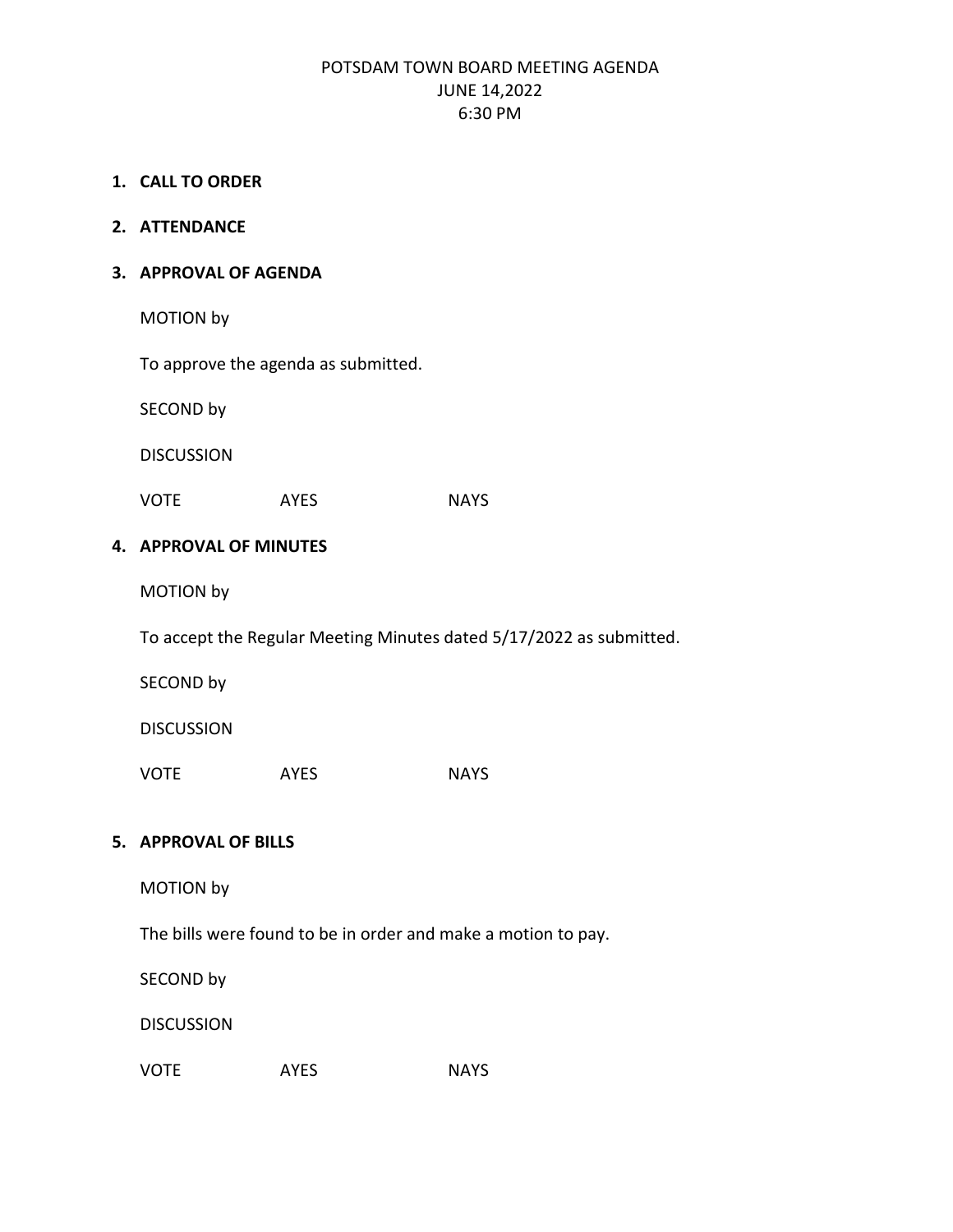## **REPORTS**

| <b>6. SUPERVISOR'S REPORTS</b>                                                                                                                                                                                                       |  |             |  |             |  |  |  |  |
|--------------------------------------------------------------------------------------------------------------------------------------------------------------------------------------------------------------------------------------|--|-------------|--|-------------|--|--|--|--|
| a. Monthly Financial Report<br>Cash-on-Hand<br>b.<br>c. Route 56 Projects: Jay Berkman<br>d. CCA Committee<br>e. Court Roof (Aaron Jarvis from Tisdel)<br>f. 5G Wireless Facilities<br>g. Board Comment Time<br>h. Other (as needed) |  |             |  |             |  |  |  |  |
| <b>MOTION by</b>                                                                                                                                                                                                                     |  |             |  |             |  |  |  |  |
| To approve the Supervisor's reports.                                                                                                                                                                                                 |  |             |  |             |  |  |  |  |
| SECOND by                                                                                                                                                                                                                            |  |             |  |             |  |  |  |  |
| <b>DISCUSSION</b>                                                                                                                                                                                                                    |  |             |  |             |  |  |  |  |
| <b>VOTE</b>                                                                                                                                                                                                                          |  | <b>AYES</b> |  | <b>NAYS</b> |  |  |  |  |
| 7. CLERK'S REPORT                                                                                                                                                                                                                    |  |             |  |             |  |  |  |  |
| <b>MOTION by</b>                                                                                                                                                                                                                     |  |             |  |             |  |  |  |  |
| To approve the Town Clerk's reports.                                                                                                                                                                                                 |  |             |  |             |  |  |  |  |
| SECOND by                                                                                                                                                                                                                            |  |             |  |             |  |  |  |  |
| <b>DISCUSSION</b>                                                                                                                                                                                                                    |  |             |  |             |  |  |  |  |
| <b>VOTE</b>                                                                                                                                                                                                                          |  | <b>AYES</b> |  | <b>NAYS</b> |  |  |  |  |
| 8. HIGHWAY SUPERINTENDENT'S REPORT                                                                                                                                                                                                   |  |             |  |             |  |  |  |  |
| 9. CEO/ASSESSOR/COURT REPORTS                                                                                                                                                                                                        |  |             |  |             |  |  |  |  |
| <b>10. RECREATION REPORT</b>                                                                                                                                                                                                         |  |             |  |             |  |  |  |  |
| <b>REPORT</b><br>а.<br><b>b. PETTY CASH RESOLUTION</b>                                                                                                                                                                               |  |             |  |             |  |  |  |  |

MOTION by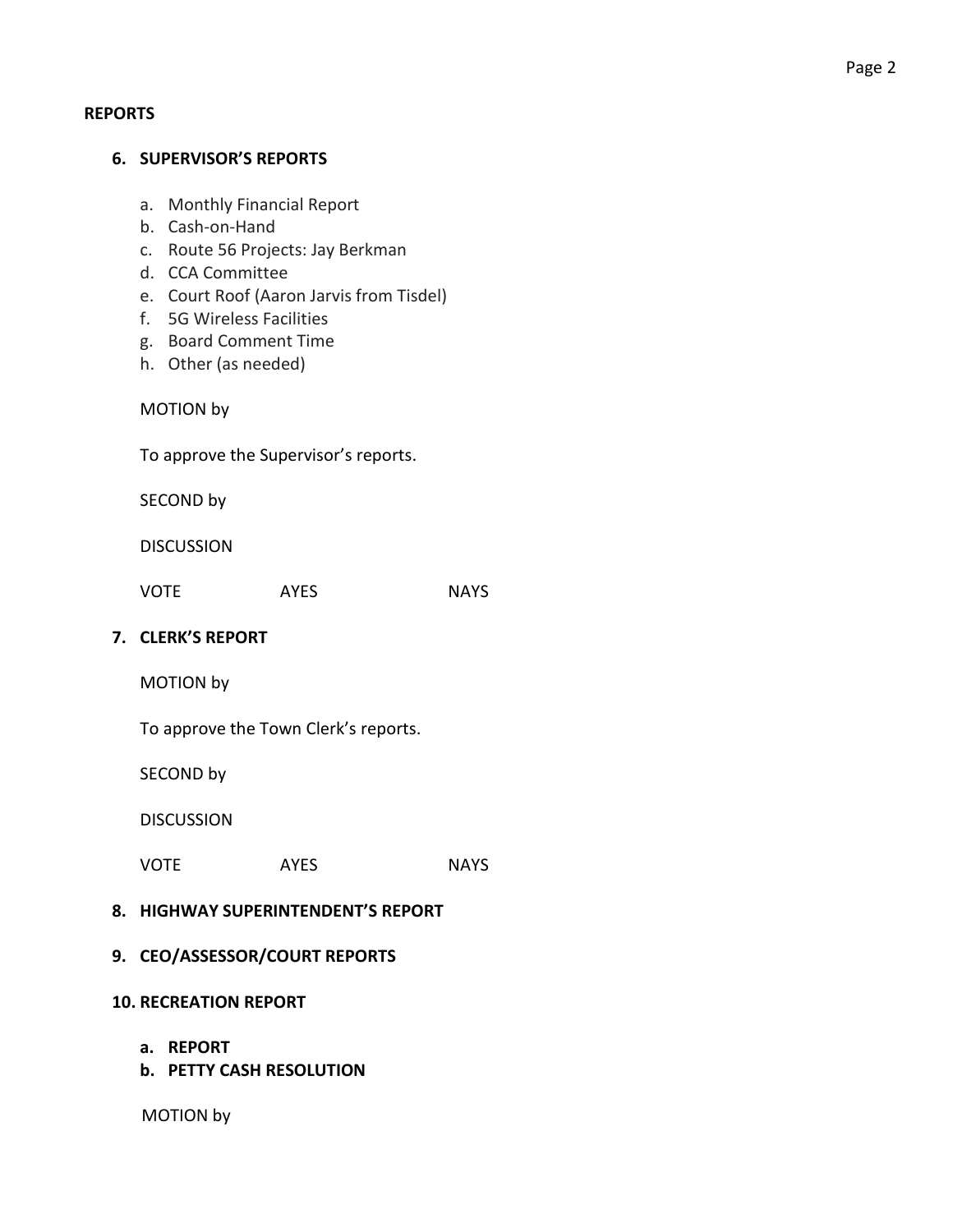To authorize payment of \$100 in petty cash to Recreation Specialist Michelle Garrow for Postwood Park.

SECOND by

### DISCUSSION

### VOTE

## **c. RECREATION STAFF RESOLUTION**

## MOTION by

To appoint the following recreation staff and wages effective 5/25/2022 as listed:

| Name Position                     | Hourly                       | Pay Rate | <b>DOH Approval</b> |
|-----------------------------------|------------------------------|----------|---------------------|
| Michelle Garrow                   | <b>Recreation Specialist</b> | \$25     | 5/25/22             |
| Katelyn Clemons                   | <b>Head Lifeguard</b>        | \$15     | 5/25/22             |
| Abigail Sabre                     | <b>Head Lifeguard</b>        | \$15     | 5/25/22             |
| Molly Pickering                   | Lifeguard                    | \$14     | 5/25/22             |
| <b>Trevor Bates</b>               | Lifeguard                    | \$14     | 5/31/22             |
| Olivia Russell                    | Lifeguard                    | \$14     | 5/25/22             |
| Katelyn Davis                     | Lifeguard                    | \$14     | 5/25/22             |
| <b>Braden Garrow</b>              | Lifeguard                    | \$14     | 5/25/22             |
| Mackenzie Sagriff                 | Lifeguard                    | \$14     | 5/25/22             |
| Julian Wenzel                     | Lifeguard                    | \$14     | 5/25/22             |
| Johannes Richter                  | Lifeguard                    | \$14     | 5/25/22             |
| Ana-Maria Gagliano                | Lifeguard                    | \$14     | 5/25/22             |
| Jasmine Nezezon-Sanders Lifeguard |                              | \$14     | 5/25/22             |
| <b>Quinn Sabre</b>                | Substitute Lifeguard         | \$13     | 5/25/22             |
| Gabrielle Hartigan                | Substitute Lifeguard         | \$13     | 5/25/22             |
| Stephanie Andreescu               | Substitute Lifeguard         | \$13     | 5/25/22             |
| Aradia Bigelow                    | Substitute Lifeguard         | \$13     | 5/25/22             |
| Lindy Betrus                      | Substitute Lifeguard         | \$13     | 5/25/22             |
| Axel Garland                      | Substitute Lifeguard         | \$13     | 5/25/22             |
| <b>Emily Pribble</b>              | Substitute Lifeguard         | \$13     | 5/25/22             |
| Breanna Cardinal                  | Substitute Lifeguard         | \$13     | 5/25/22             |

SECOND by

DISCUSSION

VOTE AYES NAYS

## **d. PURCHASE OF A STORAGE SHED**

MOTION by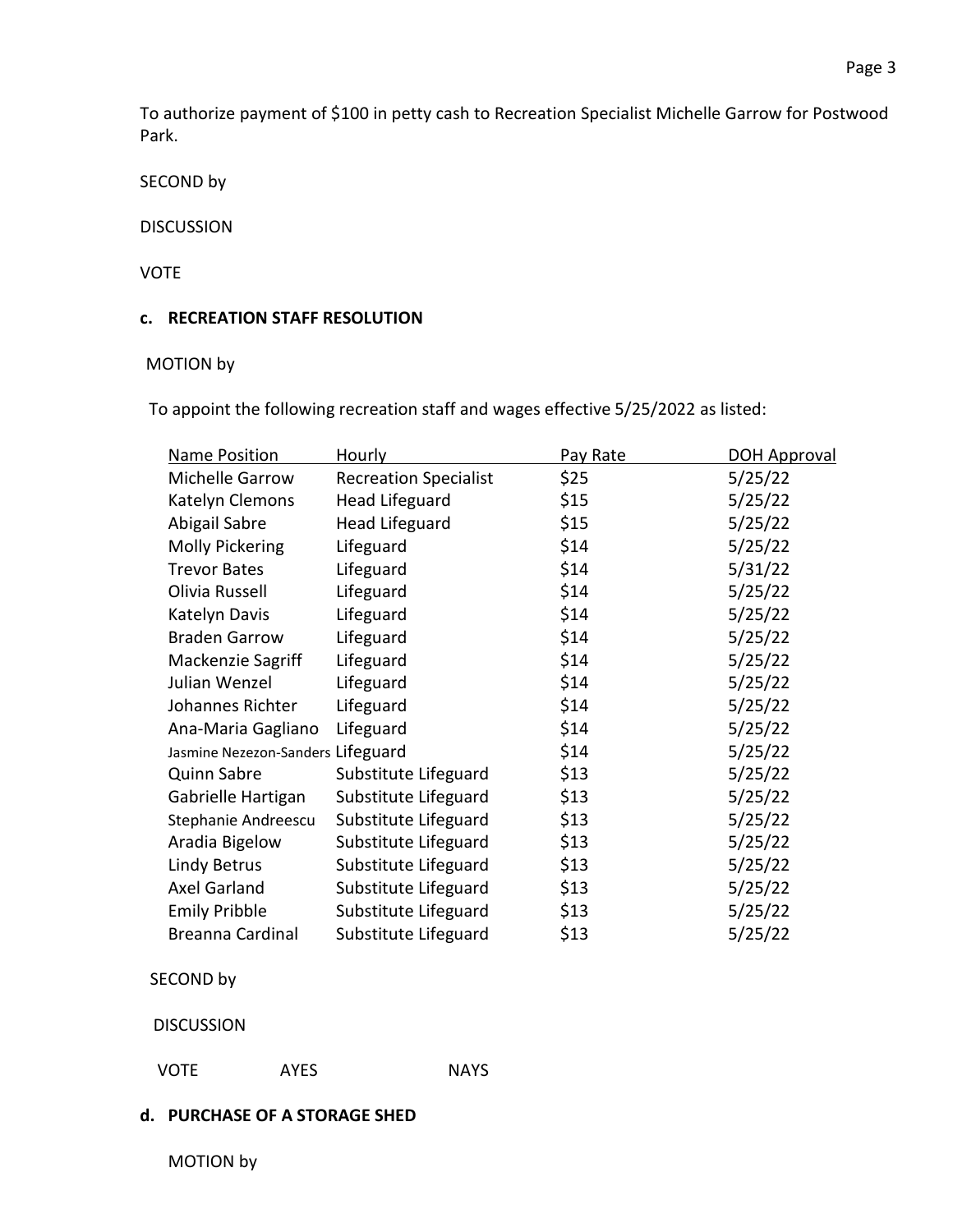To authorize the purchase of a storage shed from North Country Storage Sheds in the amount of \$5,800 to be paid from A7140.4.

SECOND by

DISCUSSION

VOTE AYES NAYS

### **11. INFRASTRUCTURE**

### **12. CLIMATE SMART COMMITTEE REPORT**

**13. AD HOC COMMITTEE (Will discuss under # 15)**

#### **PUBLIC COMMENT**

### **ACTION ITEMS**

### **14. COURT ROOF**

**Two bids were received as follows:**

- **a. RSI Roofing, Inc. 44 County Route 9, Gouverneur, NY 13642 - \$89,290.00 w/bid security of 5%**
- **b. Titan Roofing, Inc. 200 Tapley St. Springfield, MA 01104 - \$107,300.00 w/ bid security of 5%**

MOTION by

To award the bid to RSI Roofing, 44 County Route 9, Gouverneur, NY 13642 in the amount of \$89,290.00 for repairs/replacement of the Town of Potsdam Court roof, 35 Market Street, Potsdam, NY.

SECOND by

**DISCUSSION** 

VOTE AYES NAYS

## **15. AD HOC COMMITTEE RECOMMENDATIONS**

MOTION by

To adopt the Ad Hoc Committee recommendations on contracts as presented.

SECOND by

**DISCUSSION**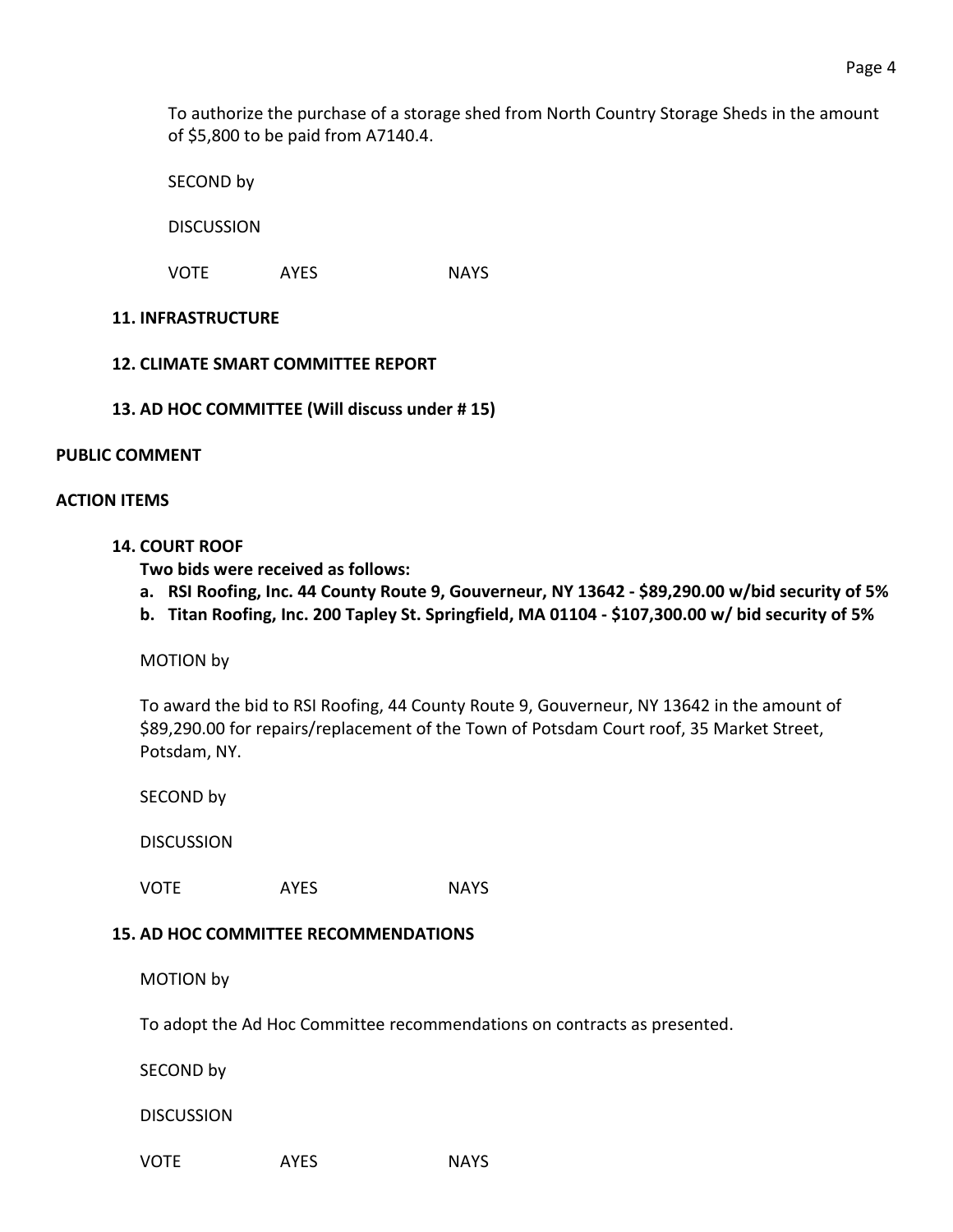#### **Town of Potsdam Board AD HOC COMMITTEE REPORT 5/17/22**

#### **Requirements for Organizations to Receive Funding**

#### **(To be updated each fiscal year)**

The Town of Potsdam supports some twenty organizations, ranging from senior citizens clubs, volunteer firefighters and EMS workers, veterans, humane shelters, and cultural and recreational organizations. In the 2022 budget year the Town allocated \$488,475.00 to these organizations. As a committee, our hope is that updating the procedure by which clubs and organizations apply for funds will maintain transparency between the Board, the organizations, and the taxpayers of Potsdam.

Our formal recommendations are as follows:

All clubs must respond to the "budget letter" sent out by the Supervisor's office each year in August. If there is no response, no money will be issued.

- Response to the Supervisor's letter must include:
	- Names and contact information for organizations' leaders, officers, or "point person", with updated contact information for each officer.
	- A copy of organization's code or bylaws, if applicable.
	- A "mission statement"; a brief explanation of goals or purpose of the organization
	- Brief description of prior year's activities (receipts/bank statement not necessary)
	- Amount of Town funds requested for the upcoming budget year
	- If an increase in funds from the previous year is requested, please provide justification for the increase (e.g., increased number of members, a new piece of equipment needed, etc.).
	- List of other funding sources

Additionally, it is our recommendation that each organization be invited to attend a Town Board meeting to present any changes being made to their funding request, or to inform the Board of their needs. We would like the Board to decide whether the organizations will be invited to one, single special session meeting, or if they will be invited to separate, regularly scheduled meetings during the budgeting season.

If the Board approves of these recommendations, we ask that they be implemented in the budgeting process for the 2023 Fiscal Year budget.

## **16. PROPOSED LOCAL LAW 2022-3 AUTHORIZING THE TOWN BOARD OR PUBLIC BODIES OF THE TOWN TO USE VIDEOCONFERENCING TECHNOLOGY TO PARTICIPATE IN PUBLIC MEETINGS**

MOTION by

To introduce proposed Local Law 2022-3 authorizing the Town Board or Public Bodies of the Town to use videoconferencing technology to participate in public meetings and to set a public hearing on July 12, 2022 at 6:30 PM to take comment on said law.

SECOND by

**DISCUSSION**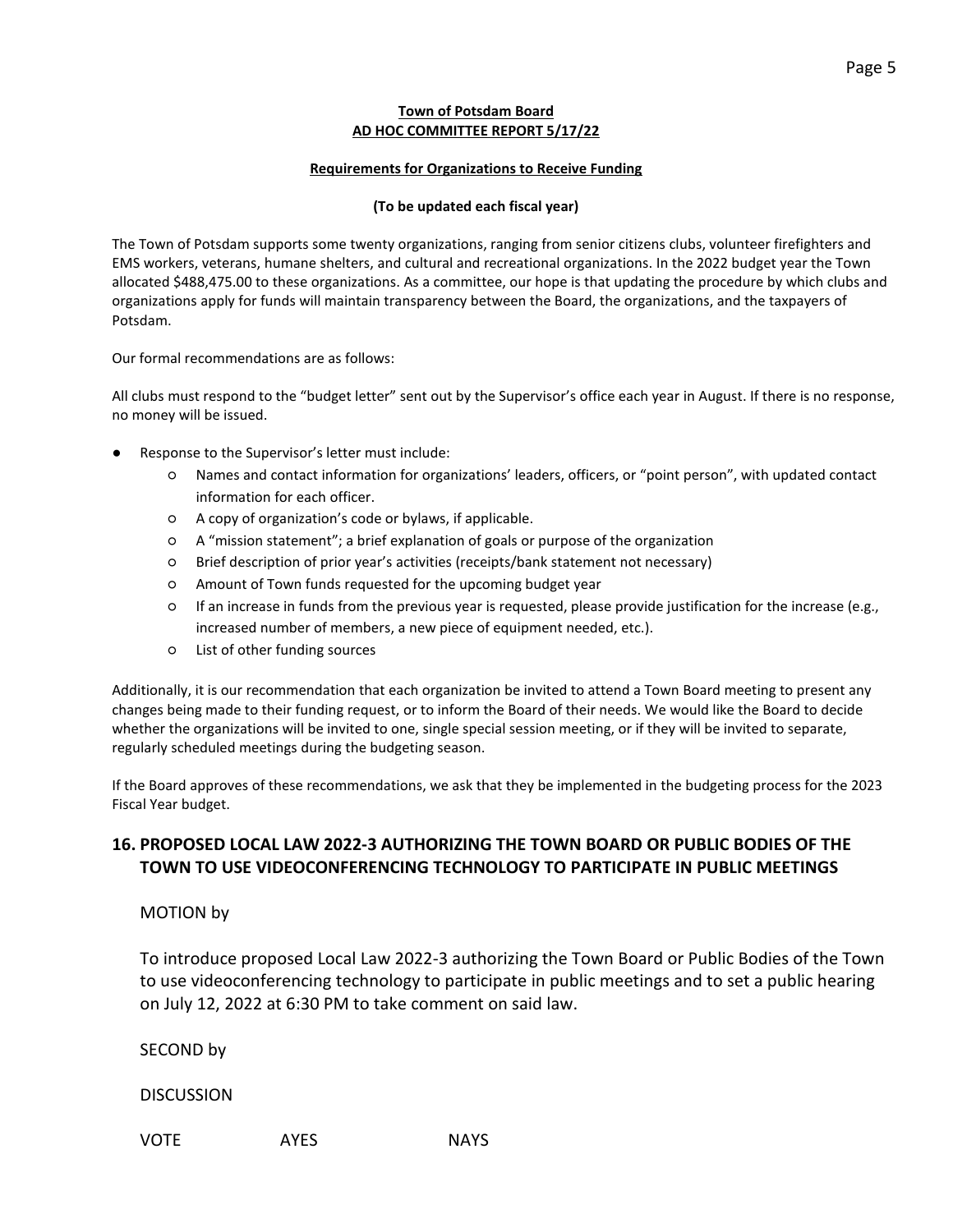## **Town of Potsdam, NY County of St. Lawrence a local law authorizing the Town Board (\*or public bodies of the town) to use videoconferencing technology to participate in public meetings.**

### **Section 1. Legislative Intent**

It is the intent of this local law to give the town board (\*the town's public bodies as that term is defined in Public Officers Law § 102) the authority to participate in meetings via videoconference in a manner consistent with the town's videoconferencing policy and the authority granted in Public Officers Law § 103-a.

### **Section 2. Authority**

This local law is adopted pursuant to Public Officers Law § 103-a which expressly authorizes the town board to adopt a local law giving the town board (\*public bodies) the authority to participate in meetings via videoconference from locations not accessible to the public so long as a quorum of the board/body participates from locations where the public may be physically present and other conditions are met.

### **Section 3. Videoconferencing for Public Meetings**

The Town Board of the Town of Potsdam hereby authorizes members of the town board (\*all members of the town's public bodies) to participate in meetings using videoconferencing technology in a manner consistent with Public Officers Law § 103-a and the town's videoconferencing policy adopted by the town board.

#### **Section 4. Severability.**

If any clause, sentence, paragraph, subdivision, or part of this Local Law or the application thereof to any person, firm or corporation, or circumstance, shall be adjusted by any court of competent jurisdiction to be invalid or unconstitutional, such order or judgment shall not affect, impair, or invalidate the remainder thereof, but shall be confined in its operation to the clause, sentence, paragraph, subdivision, or part of this Local Law or in its application to the person, individual, firm or corporation or circumstance, directly involved in the controversy in which such judgment or order shall be rendered.

## **Section 5. Effective date.**

This local law shall take effect immediately upon filing with the Secretary of State.

## **17. HIGHWAY**

## **a. APPOINTMENT OF HIGHWAY PERSONNEL**

MOTION by

To accept the appointment of Highway Superintendent Keleher of Devin Crary to the position of laborer (summer help) effective 5/26/2022 at a rate of \$15.00/hour per the provisions in the Truck Drivers and Workers Collective Bargaining Agreement.

SECOND by

DISCUSSION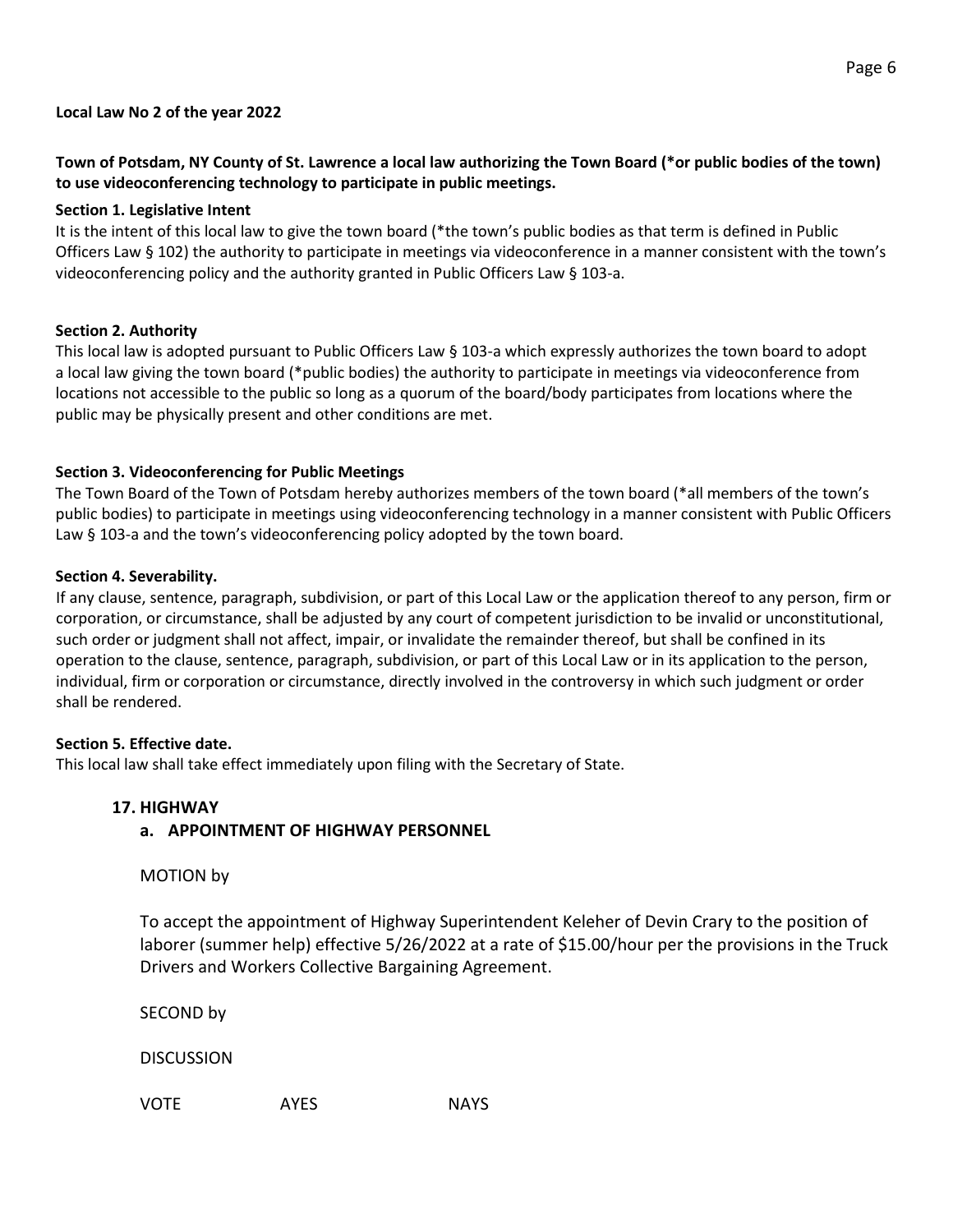## **b. PURCHASE OF JOHN DEERE FC10R FLEX WING ROTARY CUTTER**

## MOTION by

To authorize the purchase of a John Deere fc10R Flex Wing Rotary Cutter off of NYS Contract Ag Tractors and Implements PC69378 in the amount of \$20,833.88 to be paid from Board Designated Zone Funds.

SECOND by

DISCUSSION

VOTE AYES NAYS

## **18. RESIGNATION OF P/T COURT CLERK**

MOTION by

To accept the resignation of Chastity Baxter from her position of parttime Court Clerk effective June 10, 2022.

SECOND by

DISCUSSION

VOTE AYES NAYS

## **19. EXECUTIVE SESSION**

## **a. MOTION TO MOVE INTO EXECUTIVE SESSION**

#### MOTION by

To move into Executive Session at \_\_\_\_\_\_\_\_\_\_\_PM to discuss the following:

- Collective negotiations with the Town Hall Workers
- Employment History of Particular Employees

SECOND by

**DISCUSSION**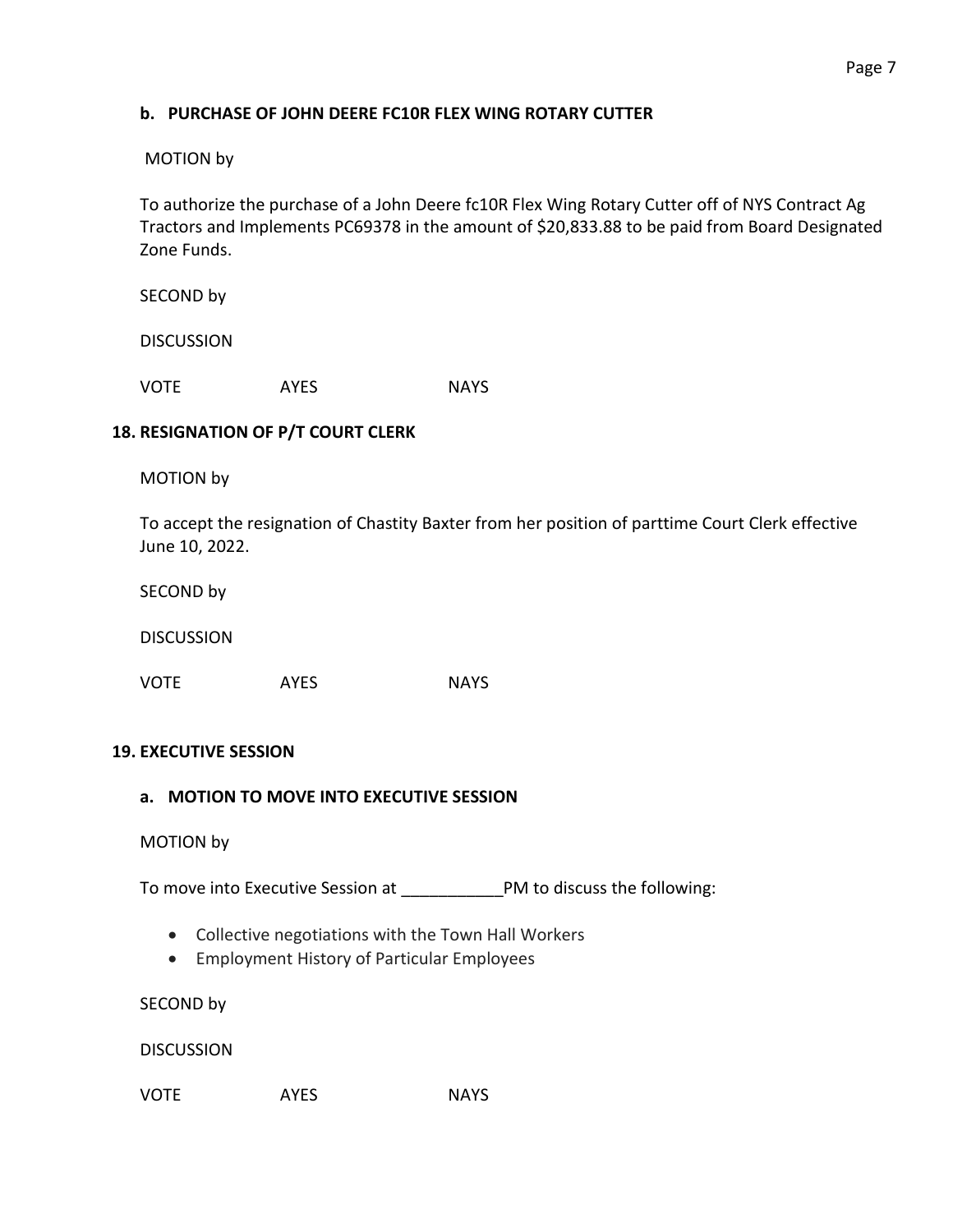## **b. MOTION TO ADJOURN EXECUTIVE SESSION**

MOTION by

To adjourn Executive Session at \_\_\_\_\_\_\_\_\_\_\_ PM.

SECOND by

**DISCUSSION** 

VOTE AYES NAYS

# **20. APPOINTMENT OF CONFIDENTIAL SECRETARY TO THE SUPERVISOR (see page 10)**

# **21. APPOINTMENT OF REAL PROPERTY TAX AIDE (see page 10)**

## **22. RESOLUTION TO AMEND ROUTE 56 SEWER BOND ANTICIPATION NOTE**

MOTION by

BE IT RESOLVED that the Town Board of the Town of Potsdam does hereby authorize and direct the Town Supervisor, as Chief Fiscal Officer of the Town of Potsdam, and the Town Clerk of the Town of Potsdam to execute and deliver the amended Bond Anticipation Note pertaining and relating to the Town's Route 56 Sewer District, a true copy of which is herto annexed.

SECOND by

**DISCUSSION** 

VOTE AYES NAYS

## **23. RESOLUTION TO AMEND ROUTE 56 WATER BOND ANTICIPATION NOTE**

MOTION by

BE IT RESOLVED that the Town Board of the Town of Potsdam does hereby authorize and direct the Town Supervisor, as Chief Fiscal Officer of the Town of Potsdam, and the Town Clerk of the Town of Potsdam to execute and deliver the amended Bond Anticipation Note pertaining and relating to the Town's Route 56 Water District, a true copy of which is herto annexed.

SECOND by

**DISCUSSION**